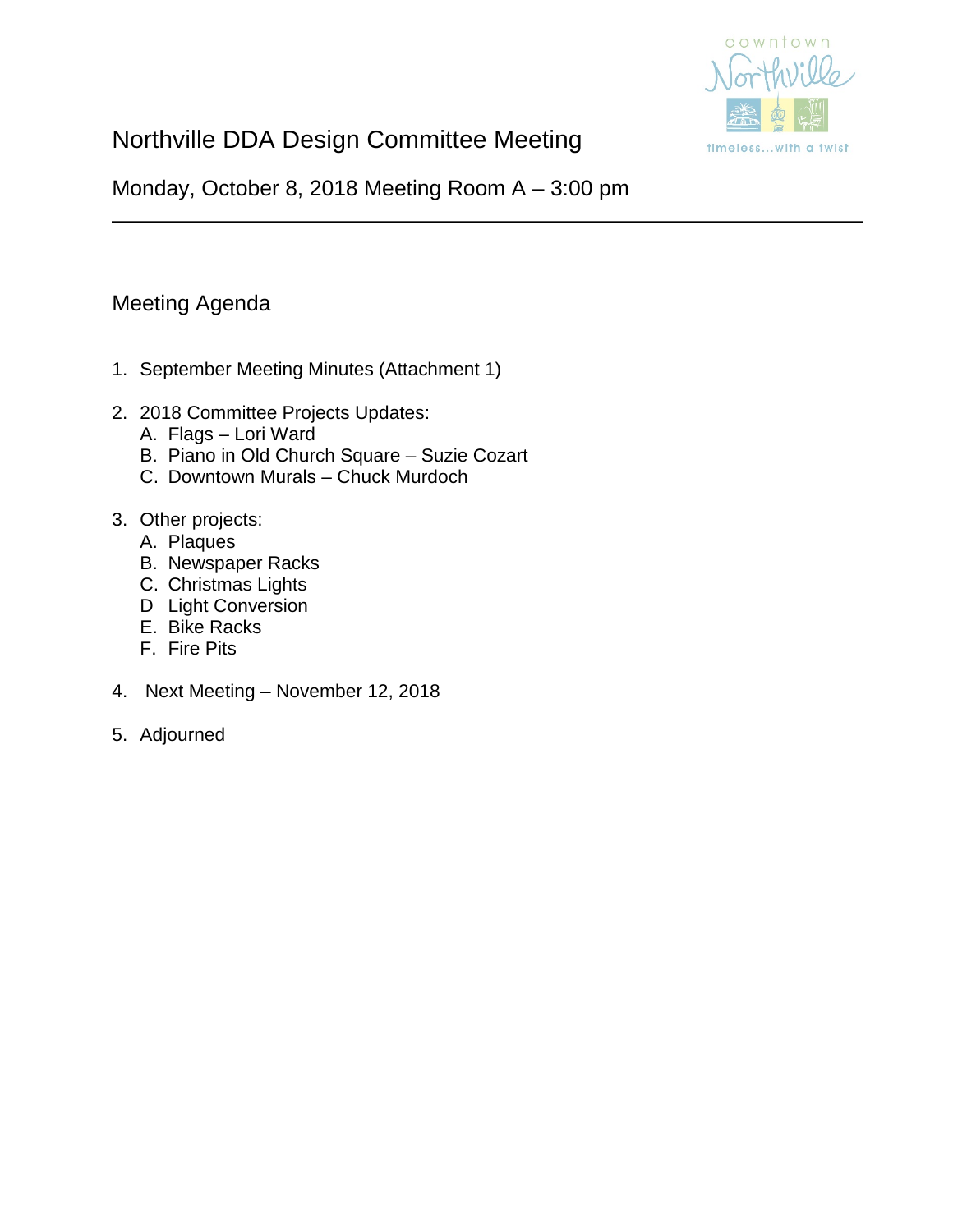## Northville DDA – Design Committee

## **MEETING MINUTES**

September 10, 2018

Meeting Called to Order: At 3:04 pm Meeting Attendance: Lori Ward, Alan Somershoe, Chuck Murdock, Frederick Sheill Minutes of Prior Meeting: Approved.

#### **American Flags and Poles** (Lori):

• Lori is ordering 200 3'X5' polyester flags from the Flag Shop in Livonia. Flags are \$32.40 apiece. The polyester material is much more durable than the flags we discussed at the last meeting, but, are also more expensive. The flags should be delivered and installed in November, in time for Veterans Day.

#### **Piano in Old Church Square** (Suzie):

- The DPW picked up the piano at Shawn Riley's house, and delivered it to Tessa, the Girl Scout spearheading the project. Tessa has painted it already, and it looks good. We still plan to have it installed prior to Heritage Festival.
- The spruce tree, which we had hoped would be removed, is still in Church Square. We'll still put the piano in the vicinity of the tree.
- We still need to investigate what other actions are needed to protect the piano from the weather or vandalism: look into an awning, or a temporary tarp; locking the key board; sealing the top and back from the weather.
- We probably should have some signage: for example, "piano for public use", "please be respectful of the piano and neighbors", etc
- Still need to determine what happens to the piano during the winter, and how to ensure it's as weatherproof as possible.

#### **Downtown Murals** (Chuck):

- Chuck summarized the discussion of the prior meeting, and reiterated the Sub-Committee's preference for: 1) location is west wall of Lucy and the Wolf, 2) the 3M film material for the mural, and 3) the preferred photo content.
- The Mural Committee (Michele, Ryan, Chuck) met last week and agreed with the Design Committees preferences for location, material and content.
- The Mural Committee also recommends that a small historical marker be placed at eye level to explain the history of the building, the murals displayed in prior years, and the purpose of the new mural. The Design Committee agrees wholeheartedly.
- Follow-up assignments are: look for more harness racing artwork on-line; investigate artwork from the Masons and Carlo family collections; prepare a draft of the small marker; take photography of the blank wall to start making mock-ups
- Also, after further discussion, we want to investigate original painted artwork that could be blown up for the large 3M material mural – not painted directly on the building. This may be an affordable option.